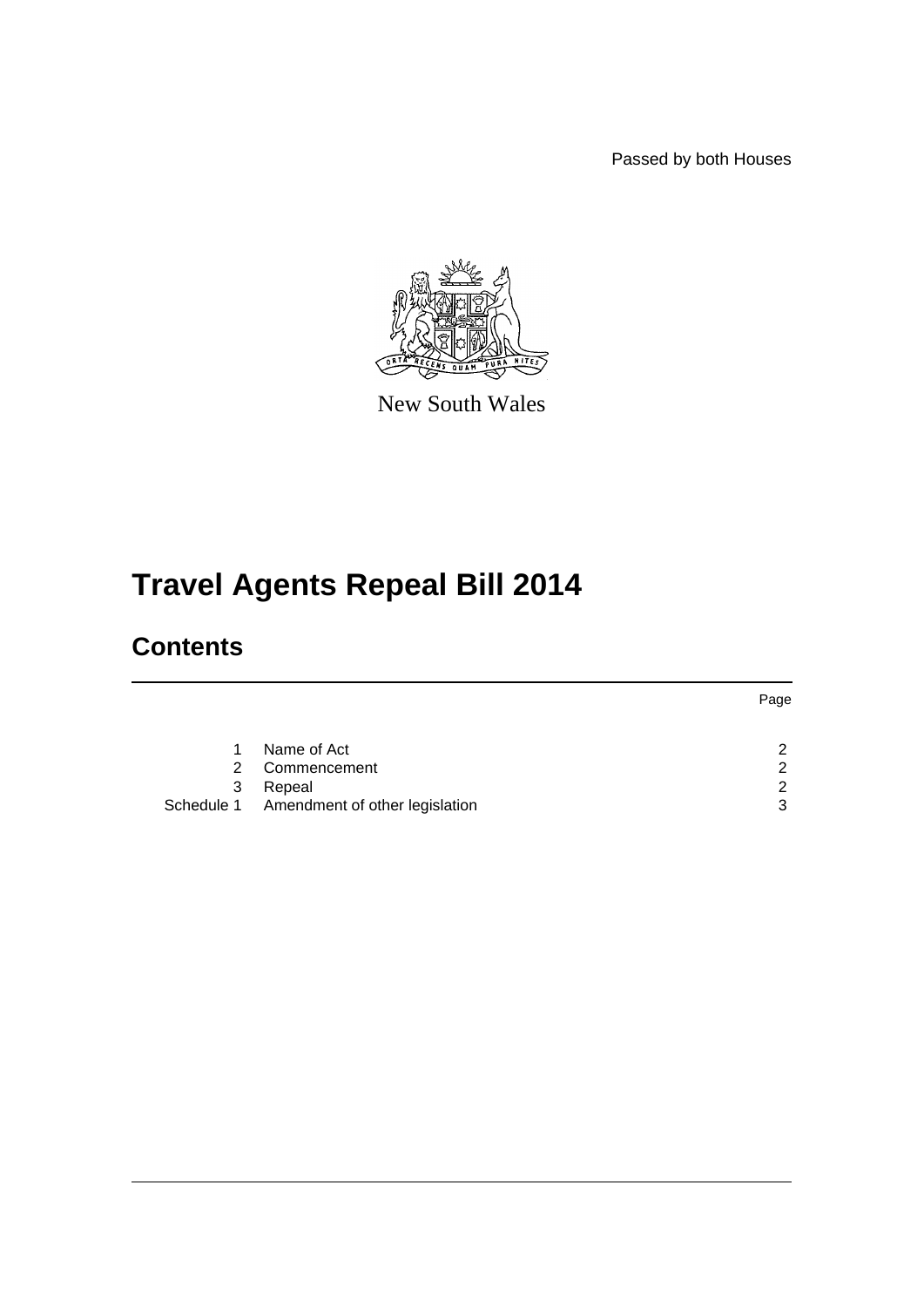*I certify that this public bill, which originated in the Legislative Assembly, has finally passed the Legislative Council and the Legislative Assembly of New South Wales.*

> *Clerk of the Legislative Assembly. Legislative Assembly, Sydney,* , 2014



New South Wales

## **Travel Agents Repeal Bill 2014**

Act No , 2014

An Act to repeal the *Travel Agents Act 1986* and deal with savings and transitional matters.

*I have examined this bill and find it to correspond in all respects with the bill as finally passed by both Houses.*

*Assistant Speaker of the Legislative Assembly.*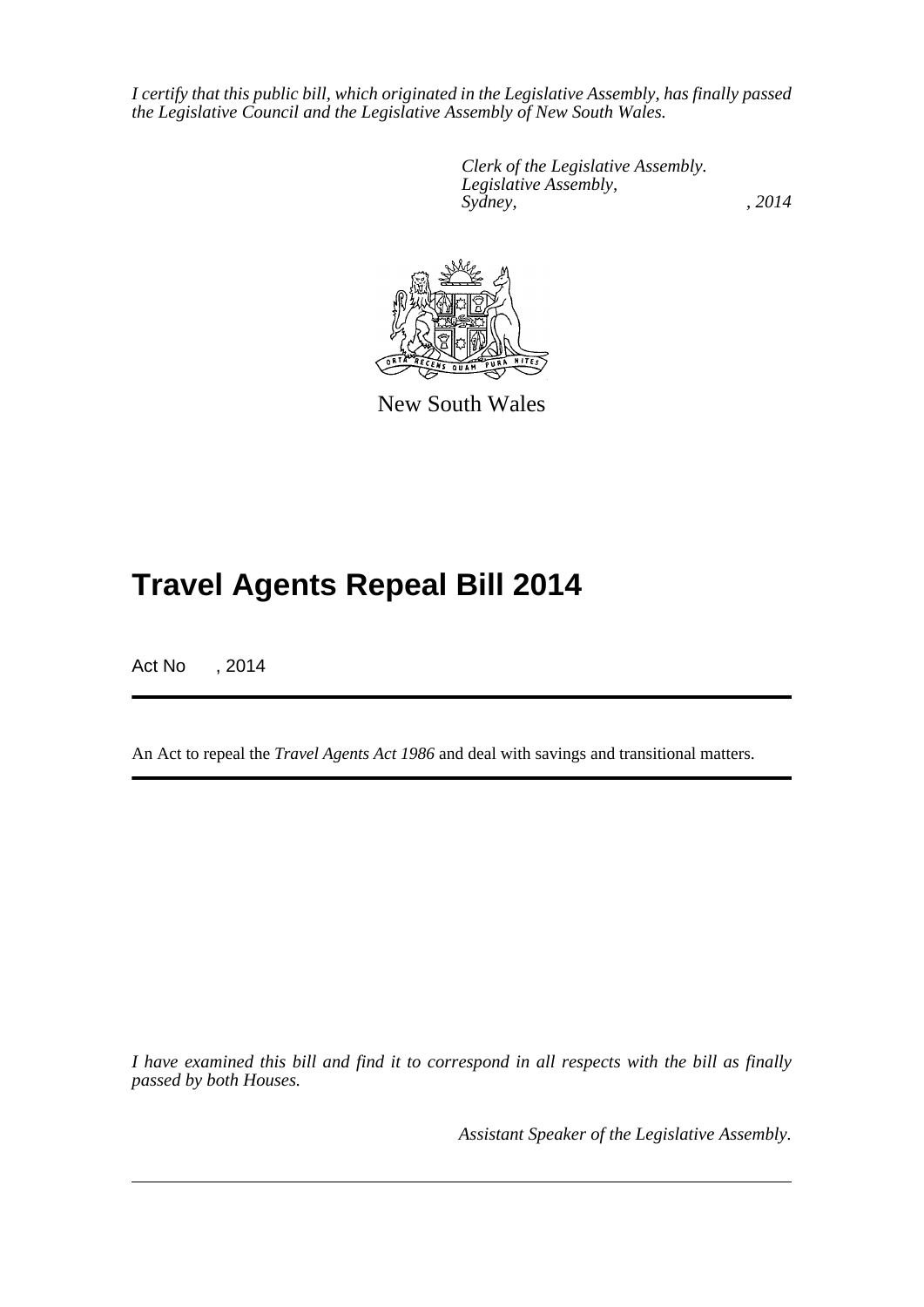Travel Agents Repeal Bill 2014 [NSW]

## <span id="page-2-0"></span>**The Legislature of New South Wales enacts:**

## **1 Name of Act**

This Act is the *Travel Agents Repeal Act 2014*.

## <span id="page-2-1"></span>**2 Commencement**

This Act commences on 1 July 2014.

## <span id="page-2-2"></span>**3 Repeal**

The *Travel Agents Act 1986* and the *Travel Agents Regulation 2011* are repealed.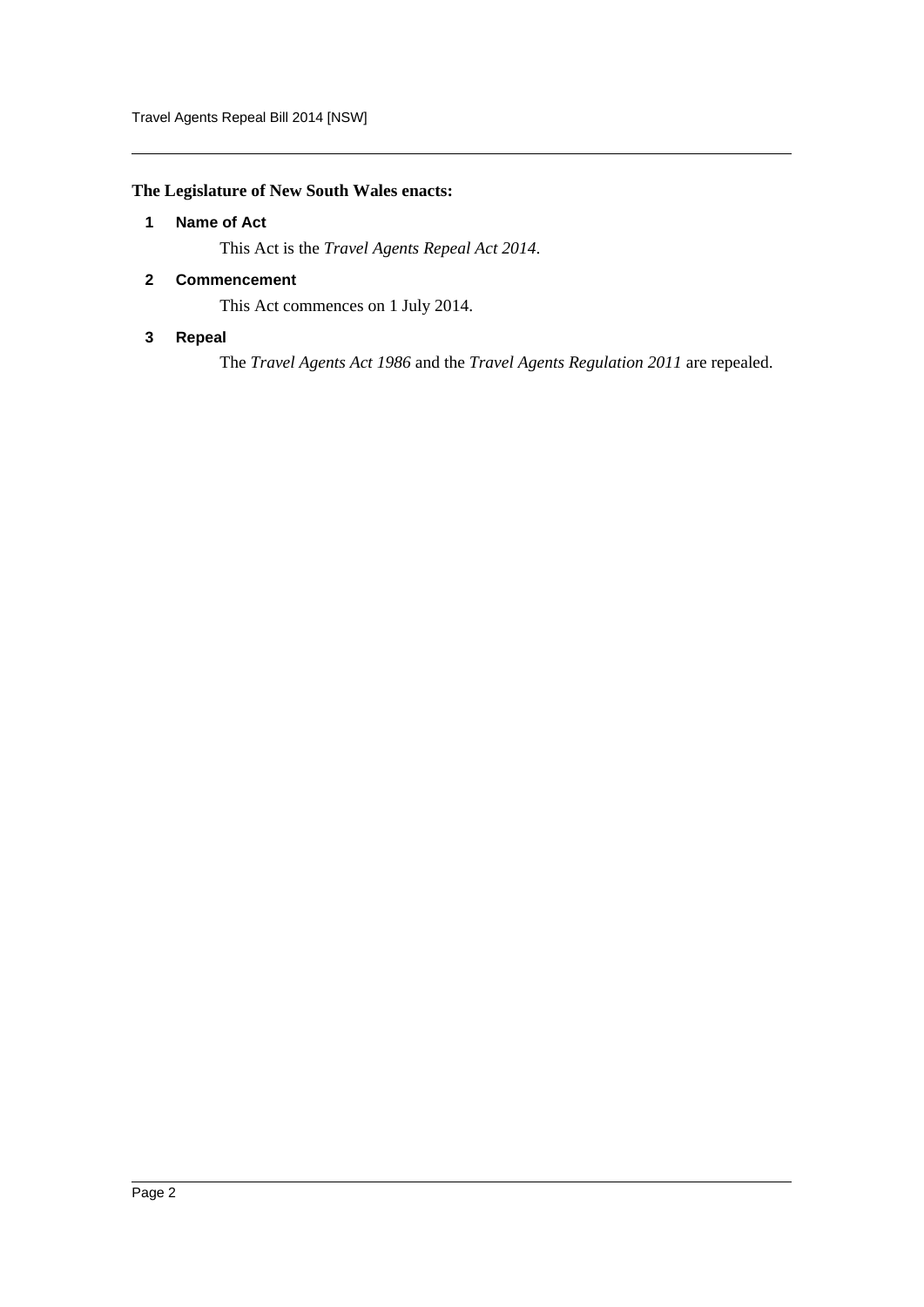## <span id="page-3-0"></span>**Schedule 1 Amendment of other legislation**

## **1.1 Administrative Decisions Review Regulation 2009**

**Clause 5 Reviewable decisions excluded from internal review**

Omit clause 5 (m).

## **1.2 Fair Trading Act 1987 No 68**

## **Schedule 5 Savings and transitional provisions**

Insert at the end of the Schedule with appropriate Part and clause numbering:

## **Part Provisions consequent on enactment of Travel Agents Repeal Act 2014**

## **Definition**

- (1) In this Part, *compensation scheme* means the scheme for compensating persons who suffer a pecuniary loss by reason of an act or omission by a person who carries on, or carried on, business as a travel agent prescribed under section 57 of the *Travel Agents Act 1986* immediately before the repeal of that Act (and as subsequently amended in accordance with that scheme). **Note.** A copy of the compensation scheme trust deed can be found on the website of the Travel Compensation Fund at www.tcf.org.au.
- (2) Expressions used in this Part have the same meanings as in the *Travel Agents Act 1986* immediately before the repeal of that Act.

## **No compensation payable by State**

- (1) Compensation is not payable by or on behalf of the State because of the enactment or operation of the *Travel Agents Repeal Act 2014*, or for any consequence of that enactment or operation.
- (2) In this clause:

*compensation* includes damages or any other form of monetary compensation. *the State* means the Crown within the meaning of the *Crown Proceedings Act 1988*, and includes a public sector agency of the State and an officer, employee or agent of the Crown or a public sector agency of the State.

## **Administrative reviews by Tribunal**

Division 4 of Part 2 of the *Travel Agents Act 1986*, despite the repeal of that Act, continues to apply to and in respect of a decision made before that repeal.

## **Certain appeals rights continue**

Without limiting section 30 of the *Interpretation Act 1987*, and despite the repeal of the *Travel Agents Act 1986*, a right of appeal to the Tribunal continues to apply with respect to appeals against decisions of the administrators of the compensation scheme, and with respect to the determining of any such appeal, in accordance with the compensation scheme.

## **Certain rights of compensation scheme trustees to continue**

(1) Section 40 (Compensation scheme trustees to have certain rights by subrogation and otherwise) of the *Travel Agents Act 1986*, despite the repeal of that Act, continues to apply to and in respect of a payment made to a